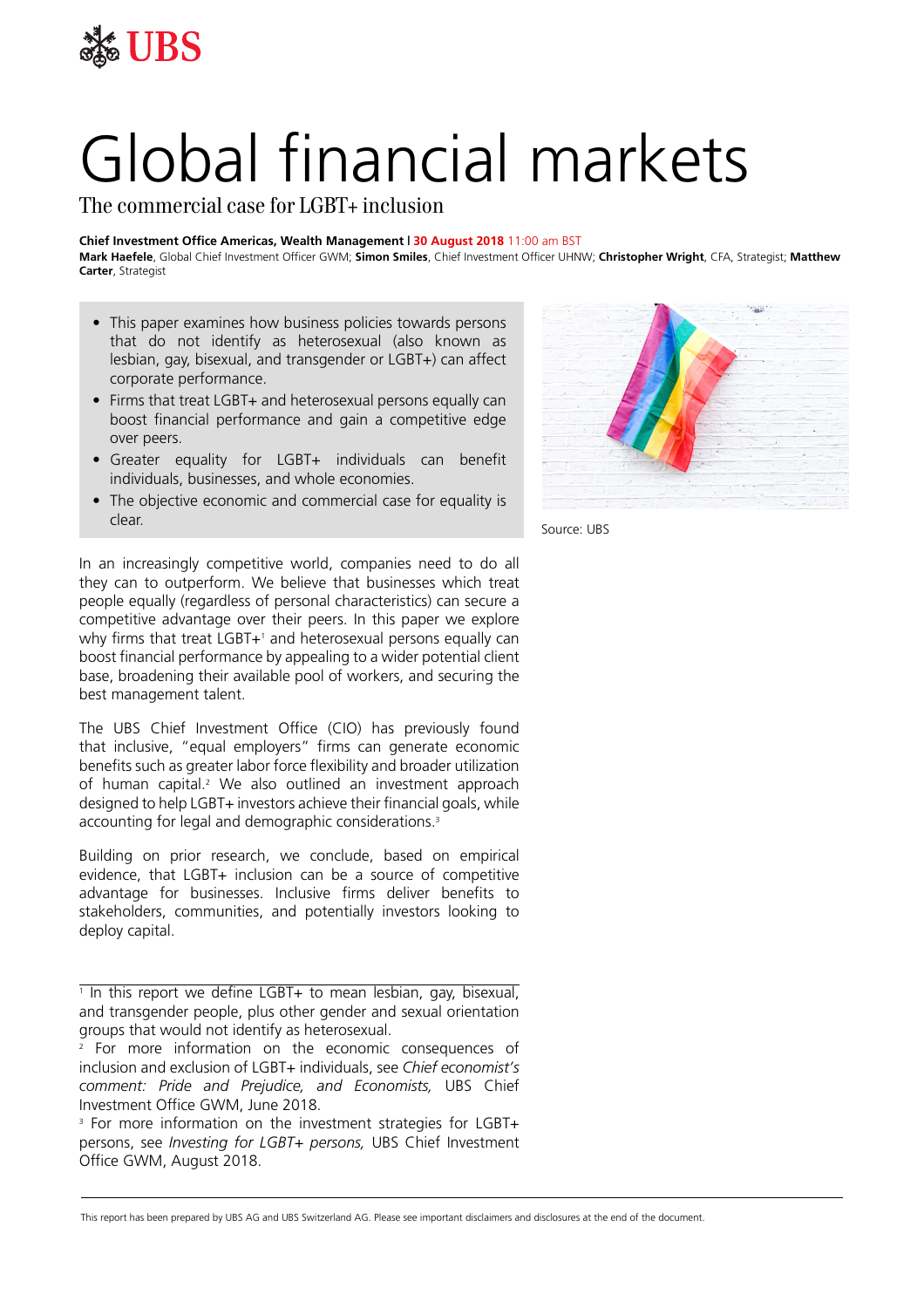## Why LGBT+ inclusion makes business sense

A considerable body of evidence concludes that corporate inclusion policies for LGBT+ customers, employees, and stakeholders can bring commercial benefits. We identify three areas where inclusive firms can gain a competitive edge over peers:

- 1) On end demand, widening a firm's potential customer base;
- 2) On their employee base, increasing the likelihood they can hire and retain top talent;
- 3) On profitability, through more efficient supply chain management and more effective corporate leadership.

#### **LGBT+ inclusion and customer demand**

LGBT+ consumers make up a valuable customer demographic that firms are likelier to capture if they promote inclusive internal and external business practices. Surveys as far back as the 1950s, such as the Kinsey Reports, estimated that 10% of people in the US were not heterosexual. A variety of more recent studies conducted in numerous countries suggests that this proportion has remained fairly constant.

Evidence indicates that US same-sex couples enjoy higher median household income than opposite-sex couples do (USD 94,000 versus USD 85,000 respectively). They are also better educated on average (see Figure 1 below) and half as likely to have children, which could result in them having more disposable income.<sup>4</sup>

**Figure 1: Same-sex couples are more likely to have completed college** Percentage of US couples with a bachelors' degree or higher



Source: 2016 American Community Survey (Census), UBS.

<sup>4</sup> *Investing for LGBT+ persons*, UBS Chief Investment Office GWM, August 2018, page 5.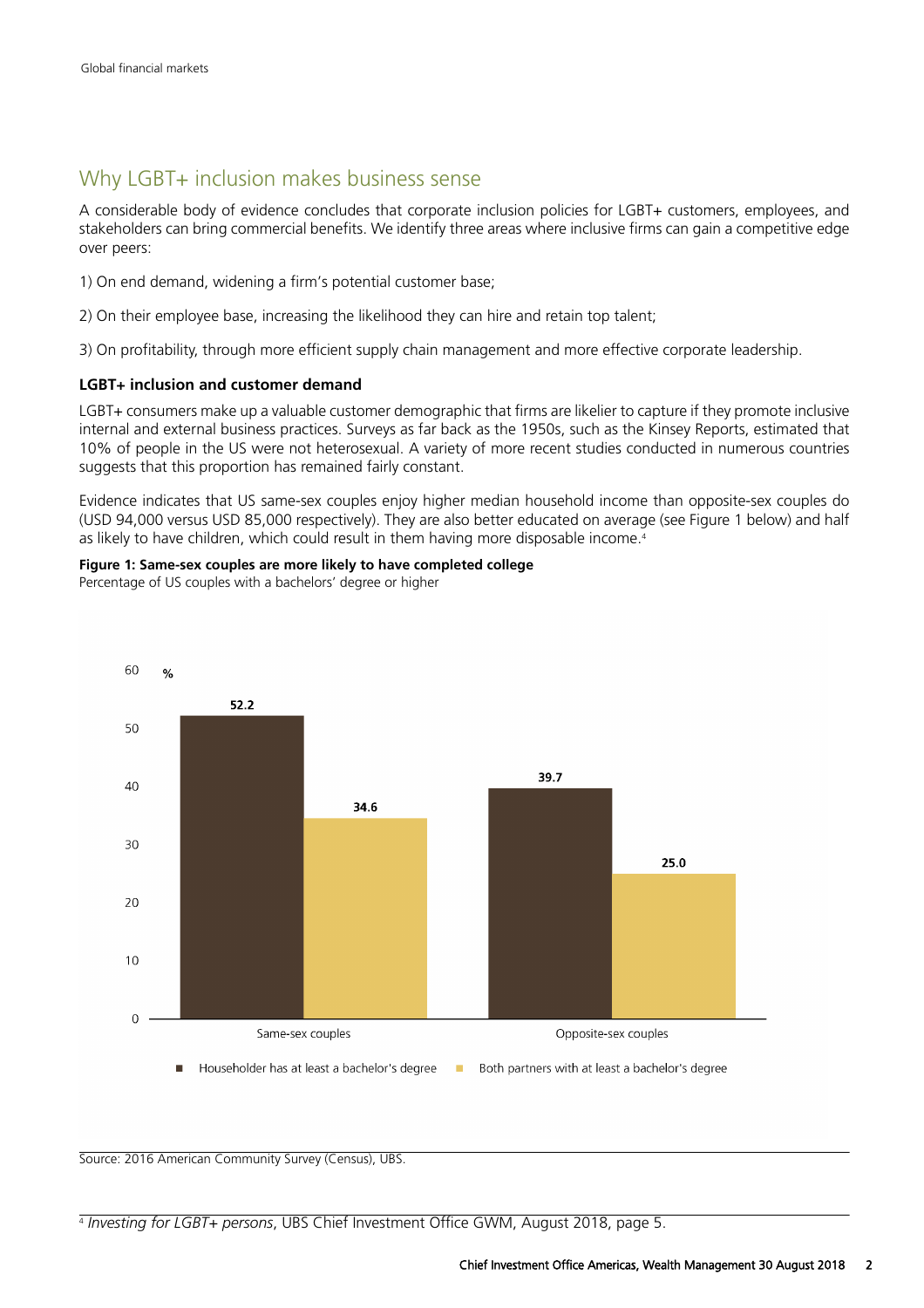A 2015 study estimated that US lesbian, gay, bisexual, and transgender (LGBT) adults commanded disposable incomes of USD 917bn.5 In the same year the global spending power of LGBT consumers was estimated to total USD 3.7trn a year, a sum equivalent in size to the German economy. <sup>6</sup>

Disposable income for LGBT+ employees could increase further if firms eliminate pay and job discrimination based on sexual or gender orientation. Non-heterosexual men are paid less than heterosexual men (by around 9%, according to certain estimates).<sup>7</sup> And LGBT+ employees may currently earn less over their lifetimes than heterosexual employees if they work in countries or states without anti-discrimination laws against job dismissal based on sexual or gender orientation (as is the case in Singapore, Hong Kong, and 30 of the 50 US states).<sup>8</sup>

Exclusionary policies towards LGBT+ persons may not only reduce corporations' potential customer base, but also antagonize other demographics that look for firms whose values match their own. For example, a 2011 study found that 75% of heterosexual adults likely sought brands that provided equal workplace conditions to all employees.<sup>9</sup>

#### **LGBT+ inclusion and effective employees**

Individuals' job skills and competency are independent of their ethnicity, gender, and sexual orientation.

Inclusive companies, by choosing employees on objective measures alone, maximize their chances of attracting, supporting, and retaining the labor that adds the most to business performance. This gives them a competitive edge over less diverse competitors that draw upon a smaller available pool of workers.

Since the same-sex talent pool in countries like the US is, on average, better educated (see Figure 1), there are sound economic reasons why businesses can benefit from adopting inclusive policies towards LGBT+ employees.

The academic evidence of a positive direct link between inclusion and better corporate financial performance is limited by the fact that sexual and gender orientation are not visible attributes, but ones that a person needs to disclose.

<sup>5</sup> Data from Witeck Communications, cited in *LGBT Purchasing Power near \$1 Trillion Rivals Other Minorities*, 20 July 2016, Bloomberg. Publicly available at https://www.bloomberg.com/news/articles/2016-07-20/lgbt-purchasing-power-near-1-trillion-rivals-other-minorities , accessed 23 July 2018.

<sup>6</sup> LGBT Capital, *Global LGBT ("Lesbian, Gay, Bisexual, Transgender") annual spending power (LGBT-GDP) estimated to be US\$3.7 trillion in new data from LGBT Capital* (Hong Kong and London: August 3, 2015), LGBT Capital, http:// www.lgbt-capital.com/docs/LGBTGDP\_2015\_Press\_Release.pdf . quoted in *Tackling Discrimination against Lesbian, Gay, Bi, Trans, & Intersex People – Standards of Conduct for Business*, United Nations Human Rights, Office of the High Commissioner, New York, 2017.

<sup>7</sup> *Chief economist's comment: Pride and Prejudice, and Economists,* UBS Chief Investment Office GWM, June 2018, page 1.

8 *Investing for LGBT+ persons*, UBS Chief Investment Office GWM, August 2018, page 2.

<sup>9</sup> Harris Poll and Witeck Communications, *LGBT Adults Strongly Prefer Brands That Support Causes Important to Them and that also Offer Equal Workplace Benefits*, (New York and Washington D.C: formerly Harris Interactive and Witeck-Combs Communications, July, 2011). http://communitymarketinginc.com/lgbtresearchpractice/lgbt-research-downloads, quoted in *Tackling Discrimination against Lesbian, Gay, Bi, Trans, & Intersex People – Standards of Conduct for Business*, United Nations Human Rights, Office of the High Commissioner, New York, 2017.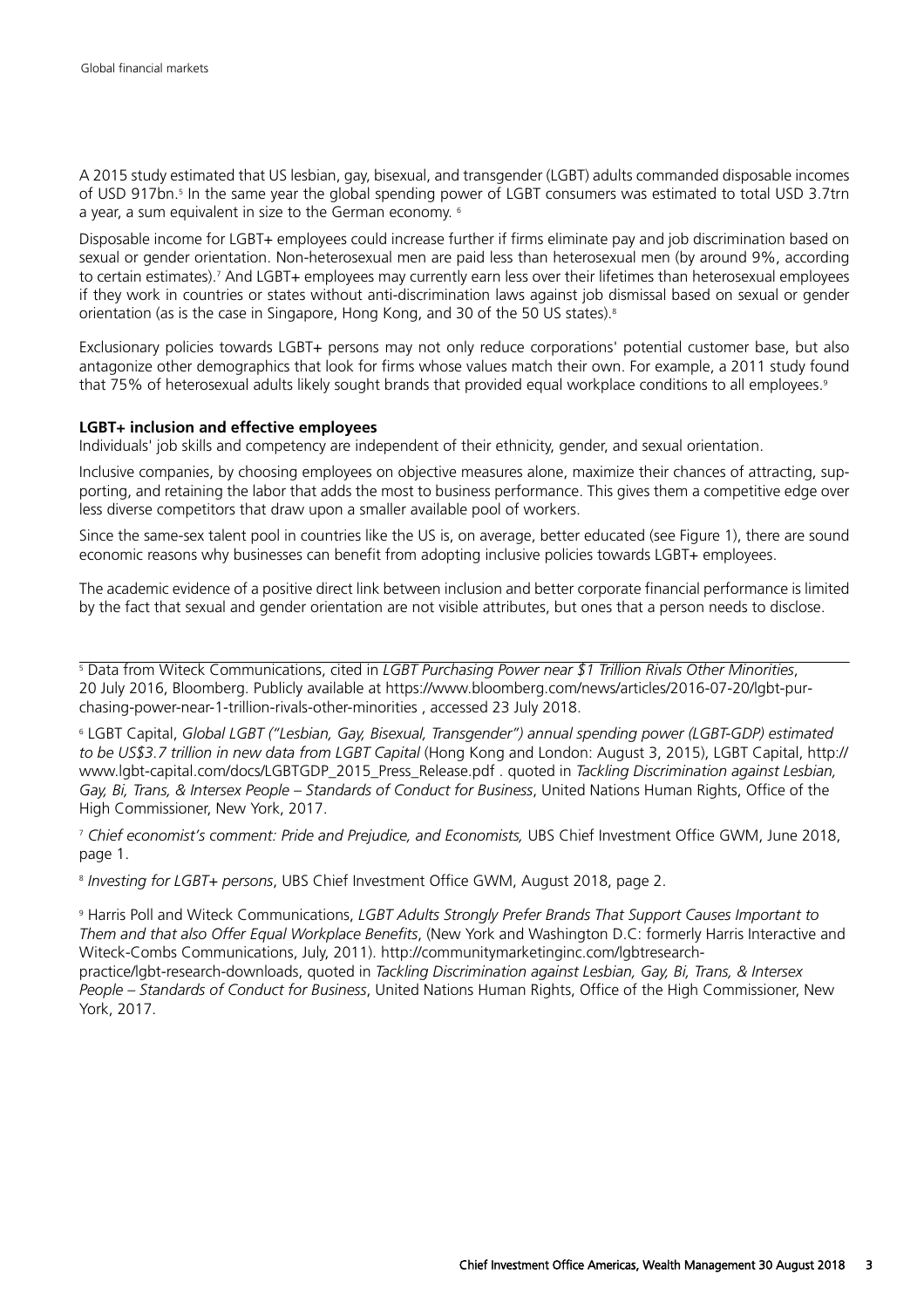Disclosure of sexual or gender orientation is unlikely if a LGBT+ person lives or works in a hostile environment (see Figure 2 below) where active non-heterosexuality is illegal (37% of UN countries), employment discrimination against LGBT+ individuals is permitted (63% of UN countries and 30 out of 50 US states<sup>10</sup>), and non-heterosexuality carries a theoretical or practical risk of the death penalty (7% of UN countries).<sup>11</sup>

Nevertheless, available academic evidence does support the conclusion that an inclusive work environment for LGBT+ employees can deliver commercial benefits. In 2013 the Williams Institute conducted a meta-analysis of 36 research studies on the impact of LGBT-supportive workplace policies and environments, and business outcomes.<sup>12</sup> The analysis found that inclusive working conditions for LGBT+ employees were linked to those workers who displayed greater job commitment, increased job satisfaction, improved health outcomes, better workplace relationships, and greater transparency.

#### **Figure 2: LGBT+ individuals can face hostile environments...even in UN countries.** Percentage of UN countries with adverse LGBT+ legislation



Source: ILGA "State sponsored homophobia," UBS.

<sup>10</sup> *Investing for LGBT+ persons*, UBS Chief Investment Office GWM, August 2018, page 2.

<sup>11</sup> All data drawn from *State sponsored homophobia,* 2017, ILGA, cited in *Chief economist's comment: Pride and Prejudice, and Economists,* UBS Chief Investment Office GWM, June 2018, page 1.

<sup>12</sup> Badgett, Durso, Kastanis, and Mallory, *The Business Impact of LGBT-Supportive Workplace Policies*, May 2013, The Williams Institute.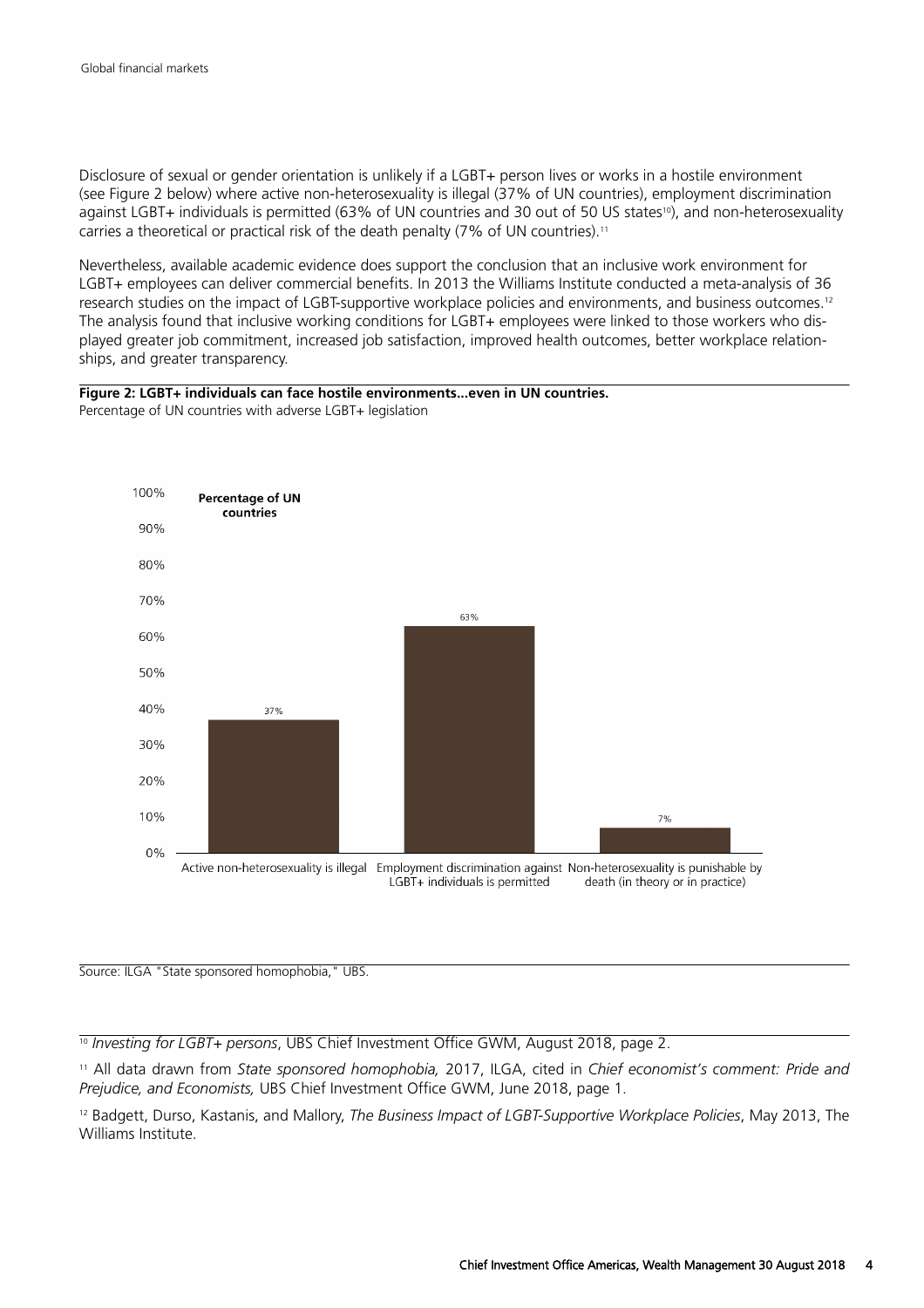Furthermore a 2018 study using US corporate data between 1996 and 2009 found a positive correlation between the presence of LGBT-supportive policies and higher productivity – businesses that were more inclusive of non-heterosexual workers recorded 3% higher productivity than less inclusive ones.<sup>13</sup>

Some of the world's most successful companies are increasingly aware of this link too. A recent study by Out and Equal showed that 92% of Fortune 500 companies had inclusive LGBT+ polices and protections.14 In 1996 just 4% of Fortune 500 companies incorporated sexual orientation in their nondiscrimination policies (see Figure 3 below).

#### **Figure 3: US businesses are doing more to support LGBT+ equality** Percentage of Fortune 500 companies with inclusive LGBT+ policies and protections



Source: Out&Equal 2017 Workplace Equality Fact Sheet, UBS. Link: http://outandequal.org/2017-workplace-equality-fact-sheet/, accessed 27 July 2018.

<sup>13</sup> Pichler S, Blazovich JL, Cook KA, Huston JM, Strawser WR. *Do LGBT-supportive corporate policies enhance firm performance?* Hum Resour Manage.2018;57:263–278. https://doi.org/10.1002/hrm.21831

<sup>14</sup> Out&Equal *2017 Workplace Equality Fact Sheet*, http://outandequal.org/2017-workplace-equality-fact-sheet/, accessed 27 July 2018.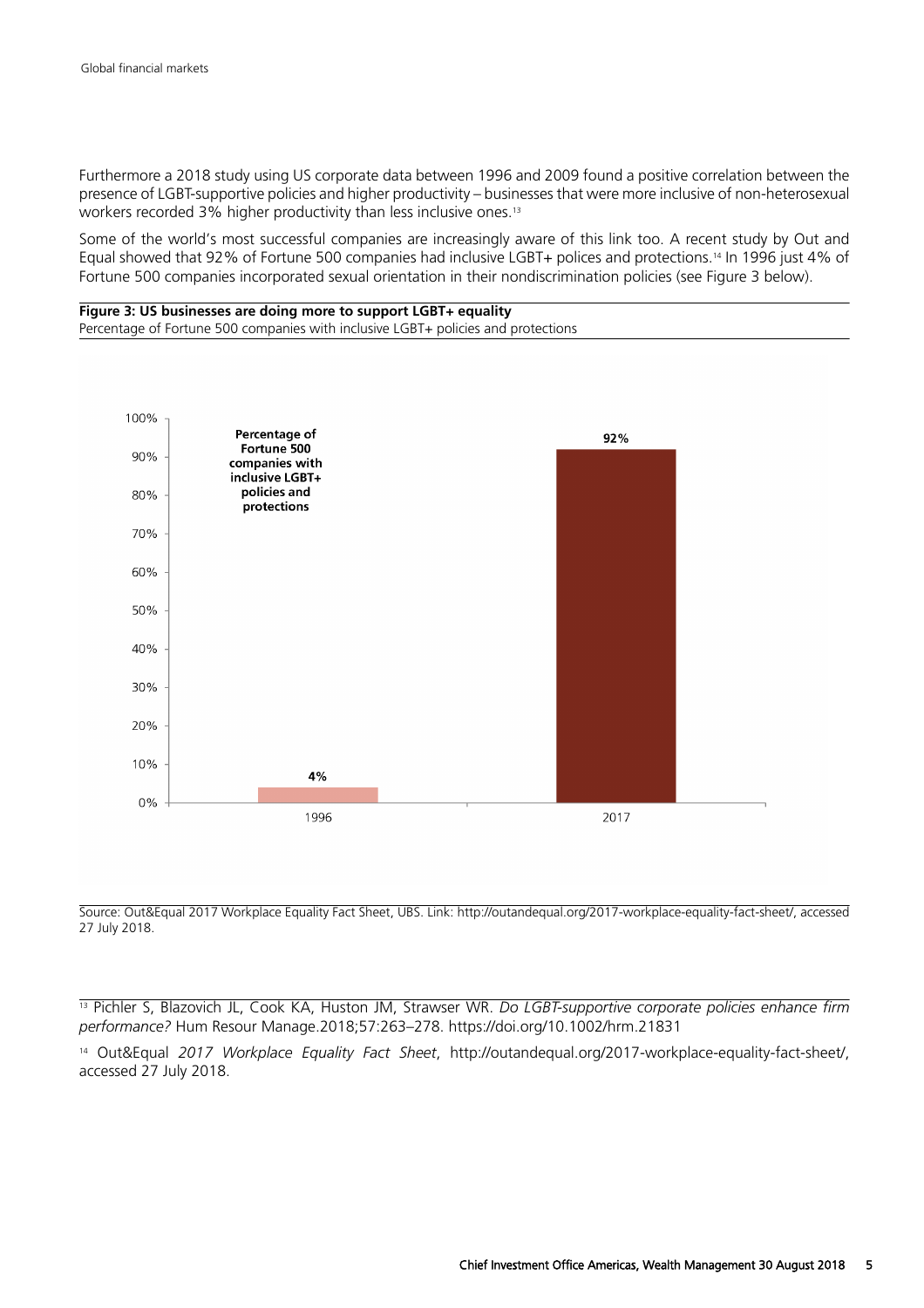#### **LGBT+ inclusion and profitability**

Firms are more likely to maximize their profits if they transact with the largest possible consumer base, enjoy the greatest sourcing flexibility, and maintain a high brand value. If firm A does not treat LGBT+ individuals equally to heterosexual individuals (all else equal), firm A risks cutting off its potential customers and disrupting supply chains if other firms B and C are reluctant to trade with any firm that does not support equal treatment of people, regardless of sexual or gender orientation.

Diversity and inclusion (including of LGBT+ individuals) can improve the effectiveness of corporate senior management too and eventually lead to higher profitability. According to analysis of over 1,000 companies in 12 countries, businesses rated top-quartile for the gender diversity of their senior management are 21% likelier to deliver better-than-average profitability than lowest-quartile competitors. (see Figure 4 below).15 The same analysis shows that firms with the most ethnically diverse leadership teams are also 33% likelier to have above-average profitability.

A previously cited 2018 study<sup>16</sup> found that LGBT-supportive policies in particular were positively correlated with firm value and profitability for those firms that engage in research and development (R&D) activities. Mean profitability was 12.5% higher in R&D-engaged firms with a supportive policy than in those that did not, while firm value was 21% higher. This observation suggested that LGBT-supportive policies (and LGBT+ inclusion more generally) particularly benefit firms with a greater need for human than physical capital (especially high-value human capital).

**Figure 4: The more diverse a firm's management, the likelier it is to deliver peer-beating performance** There is a correlation between management diversity and financial performance\*



Source: Hunt, Prince, Dixon-Fyle, and Yee, Delivering though Diversity, January 2018, McKinsey & Co, UBS. \* average EBIT margin, 2011 - 2015.

<sup>15</sup> Hunt, Prince, Dixon-Fyle, and Yee, *Delivering though Diversity*, January 2018, McKinsey & Co

<sup>&</sup>lt;sup>16</sup> Pichler et al, op.cit.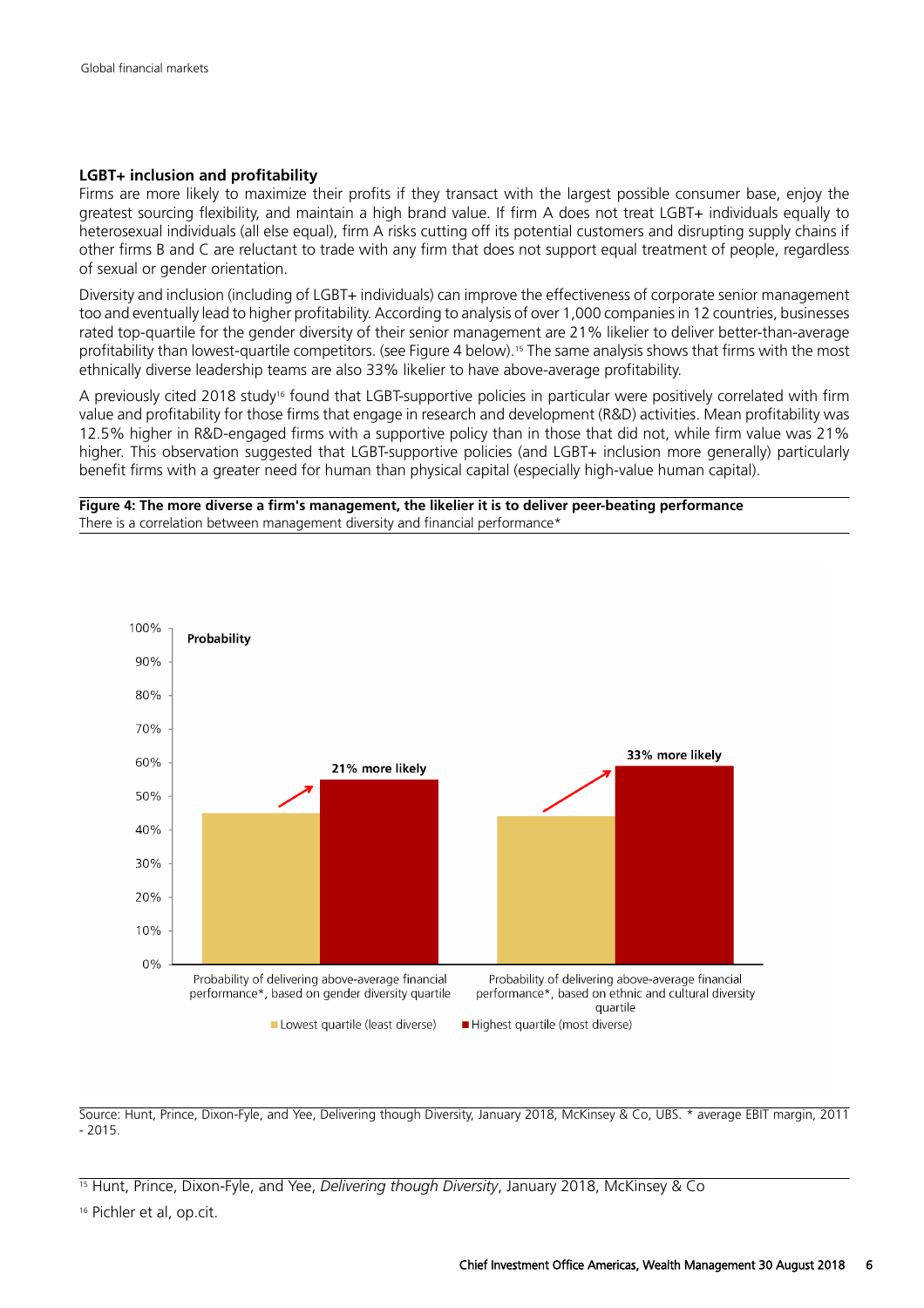### Conclusion

In the first CIO report on LGBT+ equality and economics<sup>17</sup>, we concluded that excluding LGBT+ individuals has negative economic consequences. For example, LGBT+ persons may be discouraged from discussing their gender or sexual orientation at work. Hiding or lying about an aspect of one's life on the job can create stress and lower productivity. In 2017 it was estimated that discrimination against LGBT+ people cost the global economy around USD 100bn in lost potential output.18 Unequal treatment of minorities affects not only the minorities themselves but hinders the potential effectiveness of corporations as a whole.

On the other hand, various studies suggest that country-level inclusion of LGBT+ individuals can deliver positive economic benefits. In the first year of nationwide same-sex marriage equality in the US, one study estimated that the law boosted state and local economies by around USD 1.6bn, generated an additional USD 103m of tax revenue, and supported almost 19,000 jobs for a year.<sup>19</sup> And a 2014 analysis of 39 developing countries between 1990 and 2011 found a positive correlation between broader rights for LGBT+ individuals and per capital GDP – one additional right as defined by the Global Index on Legal Recognition of Homosexual Orientation was associated with USD 1,400 more of national output her head. and greater citizen well-being (as measured by the Human Development Index).<sup>20</sup>

<sup>17</sup> *Chief economist's comment: Pride and Prejudice, and Economists,* UBS Chief Investment Office GWM, June 2018.

<sup>18</sup> Charlie Ensor, "Homophobia Costs Countries \$100 billion a Year, Economist Argues," Humanosphere, February 2017, http://www.humanosphere.org/human-rights/2017/02/homophobia-has-an-economic-cost-for-countrieseconomist-argues/, quoted in *Tackling Discrimination against Lesbian, Gay, Bi, Trans, & Intersex People – Standards of Conduct for Business*, United Nations Human Rights, Office of the High Commissioner, New York, 2017.

<sup>19</sup> Mallory and Sears, *Estimating the Economic Impact of Marriage for Same-Sex Couples One Year after Obergefell*, The Williams Institute, June 2016. https://williamsinstitute.law.ucla.edu/wpcontent/uploads/Estimating-the-Economic-Impact-of-Marriage-for-Same-Sex-Couples-One-Year-after-Obergefell-5.pdf

<sup>20</sup> Badgett, Nezhad, Waaldijk, and van der Meulen Rodgers, *The Relationship between LGBT Inclusion and Economic Development: An Analysis of Emerging Economies*, November 2014, The Williams Institute. https://williamsinstitute.law.ucla.edu/ research/international/lgbt-incl-econ-devel-nov-2014/

#### **Acknowledgements:**

*The authors of this report acknowledge the inputs of colleagues in UBS' Chief Investment Office, legal, and wealth planning departments.*

*This report draws on a body of prior CIO research into the economic and investment implications of LGBT+ equality. It also draws on their opinions around the most relevant laws for LGBT+ investors across the globe.*

*Many thanks to:*

*Daniel Bekos Anna Brugnoli Charlene Chue Michael Crook Paul Donovan Lauren Dray Samuel Huen Maria Leistner Poornima Ravishankar Aleksandra Tomanek Daria Zernowa*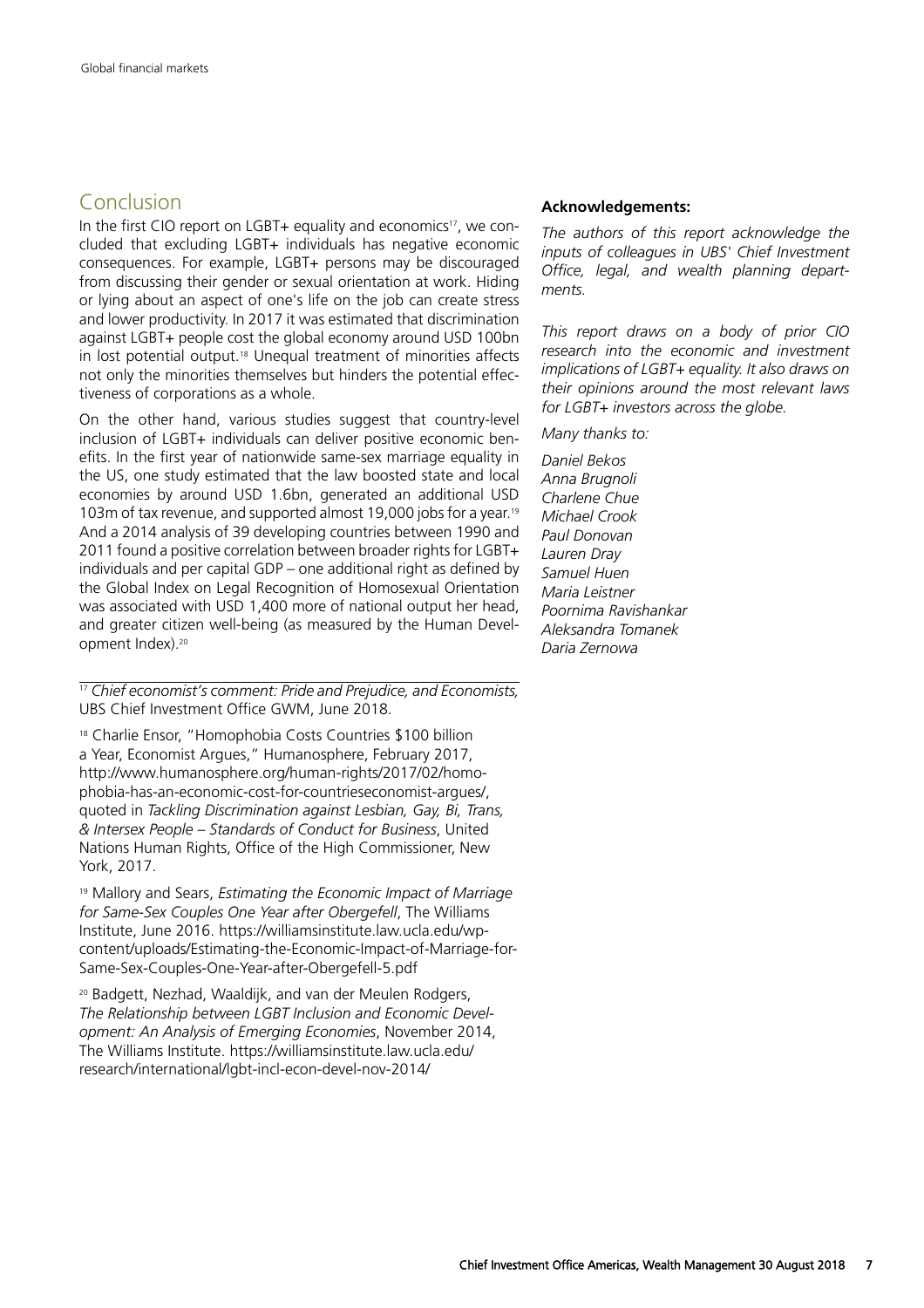In the second CIO report on investing for LGBT+ individuals<sup>21</sup>, we explored how LGBT+ investors may need different wealth management strategies than heterosexual investors to navigate different legal and demographic considerations. We presented a flexible investment approach – the 3Ls framework – as a tool to help LGBT + investors achieve their financial goals.

In this final report of the series, we present evidence that inclusion of LGBT+ individuals can benefit businesses commercially. Corporate policies that include LGBT+ individuals can widen a company's customer base, help it hire and retain the best workers, and secure the best management talent. There is also evidence of correlations between LGBT+ inclusive policies and financial performance, particularly for firms that require highly skilled workers.

In sum, greater equality for LGBT+ individuals can benefit individuals, businesses, and whole economies.

The objective economic and commercial case for equality is clear.

<sup>21</sup> Investing for LGBT+ persons, UBS Chief Investment Office GWM, August 2018.